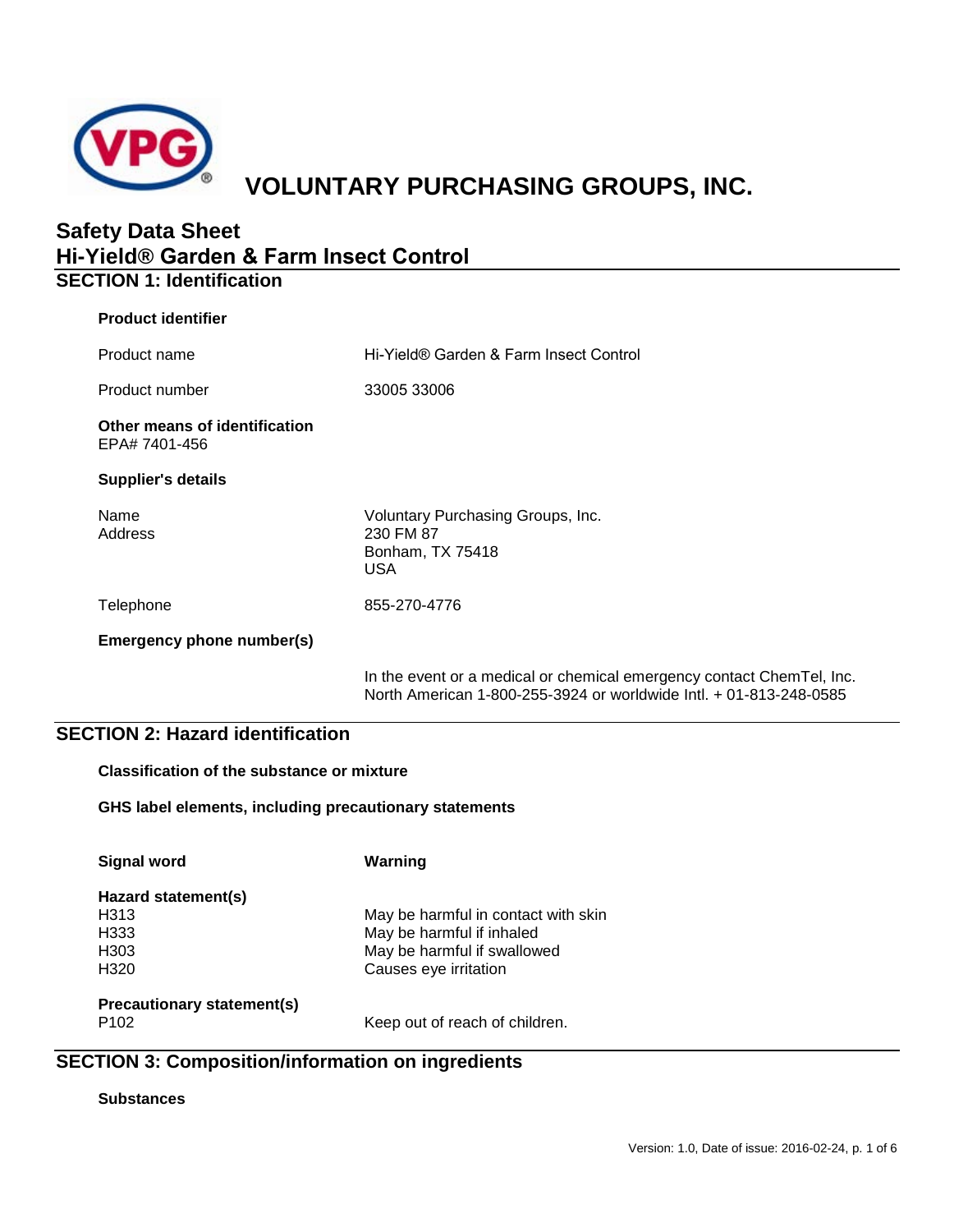#### **Hazardous components**

| <b>Component</b>                                                             | <b>Concentration</b> |
|------------------------------------------------------------------------------|----------------------|
| Permethrin (CAS no.: 52645-53-1; EC no.: 258-067-9; Index no.: 613-058-00-2) | 10 $%$               |
| Petroleum distillate (CAS no.: 8052-41-3)                                    | <b>Not specified</b> |

# **SECTION 4: First-aid measures**

### **Description of necessary first-aid measures**

| General advice                                         | Call a poison control center or doctor for treatment advice. Have the Safety<br>Data Sheet, and if available, the product container or label with you when<br>calling a poison control center or doctor, or going for treatment. Never give<br>fluids or induce vomiting if a patient is unconscious or convulsing regardless<br>of cause of injury. If breathing difficulties occur, seek medical attention<br>immediately.                                                                                      |
|--------------------------------------------------------|-------------------------------------------------------------------------------------------------------------------------------------------------------------------------------------------------------------------------------------------------------------------------------------------------------------------------------------------------------------------------------------------------------------------------------------------------------------------------------------------------------------------|
| If inhaled                                             | Move person to fresh air. If person is not breathing, give artificial respiration,<br>preferably mouth-to-mouth. If breathing is difficult, give oxygen. Call a poison<br>control center or doctor for treatment advice.                                                                                                                                                                                                                                                                                          |
| In case of skin contact                                | Wash skin with soap and plenty of water for 15 to 20 minutes. Call a poison<br>control center or doctor for treatment advice.                                                                                                                                                                                                                                                                                                                                                                                     |
| In case of eye contact                                 | Hold eyes open and rinse slowly and gently with water for 15 to 20 minutes.<br>Remove contact lenses, if present, after the first 5 minutes, then continue<br>rinsing eyes. Call a poison control center or doctor for treatment advice.                                                                                                                                                                                                                                                                          |
| If swallowed                                           | Do not induce vomiting. Never give anything by mouth to an unconscious<br>person. Call a poison control center or doctor for treatment advice.                                                                                                                                                                                                                                                                                                                                                                    |
| Personal protective equipment for first-aid responders | Respiratory Protection: NIOSH/MSHA approved for protection against toxic<br>dusts containing quartz. Ventilation: General or local exhaust to maintain<br>employee exposure below the TLV/PEL. Protective Gloves: PVC or<br>Neoprene. Eye Protection: Safety glasses or goggles (ANSI Z87.1 1979)<br>Other Protective Clothing or Equipment: Apron, boots, long sleeved shirt and<br>full-length pants may be worn when necessary to prevent skin contact. Eye<br>wash and shower facilities should be available. |

### **Indication of immediate medical attention and special treatment needed, if necessary**

Note to Physician And Veterinarian: Do not administer or instill milk, cream or other substances containing vegetable or animal fats which enhance absorption of lipophilic substances. This product contains petroleum distillates. Vomiting may cause aspiration pneumonia.

# **SECTION 5: Fire-fighting measures**

### **Suitable extinguishing media**

Use foam, dry chemical, carbon dioxide or water spray when fighting fires involving this material.

### **Specific hazards arising from the chemical**

Oxides of hydrogen and carbon. May release irritating and toxic gases due to thermal decomposition or combustion.

### **Special protective actions for fire-fighters**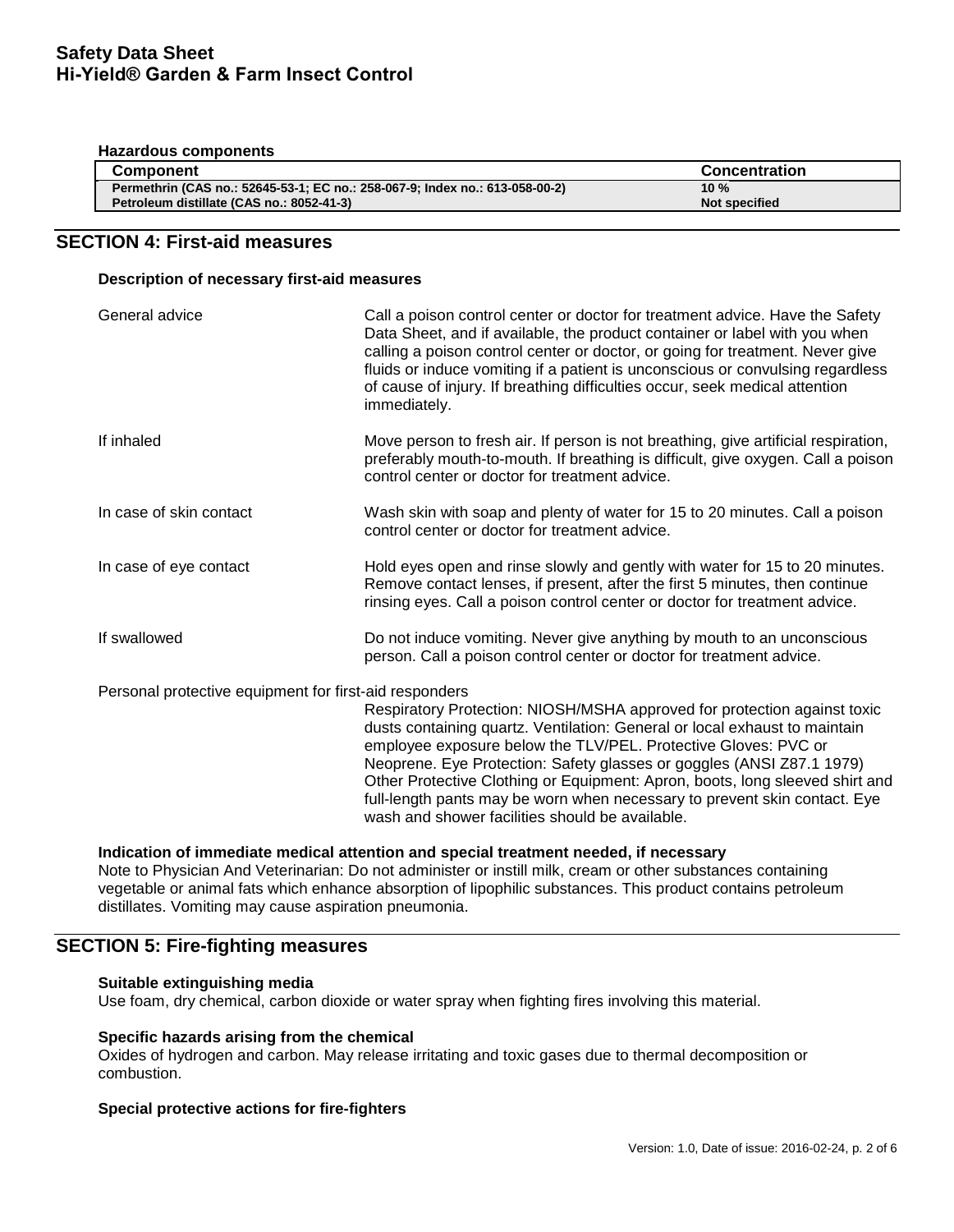Evacuate area and fight fire upwind from a safe distance to avoid hazardous vapors and decomposition products. Dike and collect water used to fight fire to prevent environmental damage due to run off. Foam or dry chemical fire extinguishing systems are preferred to prevent environmental damage from excessive water run off.

Full fire fighting turn-out gear (Bunker gear).

# **SECTION 6: Accidental release measures**

### **Personal precautions, protective equipment and emergency procedures**

Clean up spills immediately, observing precautions in Section 8 of this document.

### **Environmental precautions**

Highly toxic to fish, other water organisms and bees. Keep out of waterways.

### **Methods and materials for containment and cleaning up**

SMALL SPILL: Absorb small spills on paper towels or other inert absorbent. Place contaminated material in trash for disposal.

LARGE SPILL: Dike large spills using absorbent or impervious material such as clay or sand. Recover and contain as much free liquid as possible for reuse. Allow absorbed material to solidify, and scrape up for disposal. After removal, flush contaminated area thoroughly with water. This material is a water pollutant and should be prevented from contaminating soil or from entering sewage and drainage systems and bodies of water.

# **SECTION 7: Handling and storage**

### **Precautions for safe handling**

KEEP OUT OF REACH OF CHILDREN!

Use only in a well-ventilated area.

USER SAFETY RECOMMENDATIONS:

1. Wash hands before eating, drinking, chewing gum, using tobacco or using the toilet.

2. Remove clothing immediately if pesticide gets inside. Then wash thoroughly and put on clean clothing.

### **Conditions for safe storage, including any incompatibilities**

Keep container closed when not in use. Keep away from food, feed and drinking water. Store in a cool dry area away from heat or open flame. Store above 32 degrees Fahrenheit.

### **SECTION 8: Exposure controls/personal protection**

### **Appropriate engineering controls**

Ventilation: General or local exhaust to maintain employee exposure below the TLV/PEL.

### **Individual protection measures, such as personal protective equipment (PPE)**

# **Eye/face protection**

Safety glasses or goggles (ANSI Z87.1 1979)

**Skin protection** PVC or Neoprene gloves

### **Body protection**

Water proof apron, boots, long sleeved shirt and full-length pants may be worn when necessary to prevent skin contact. Eye wash and shower facilities should be available.

### **Respiratory protection**

NIOSH/MSHA approved for protection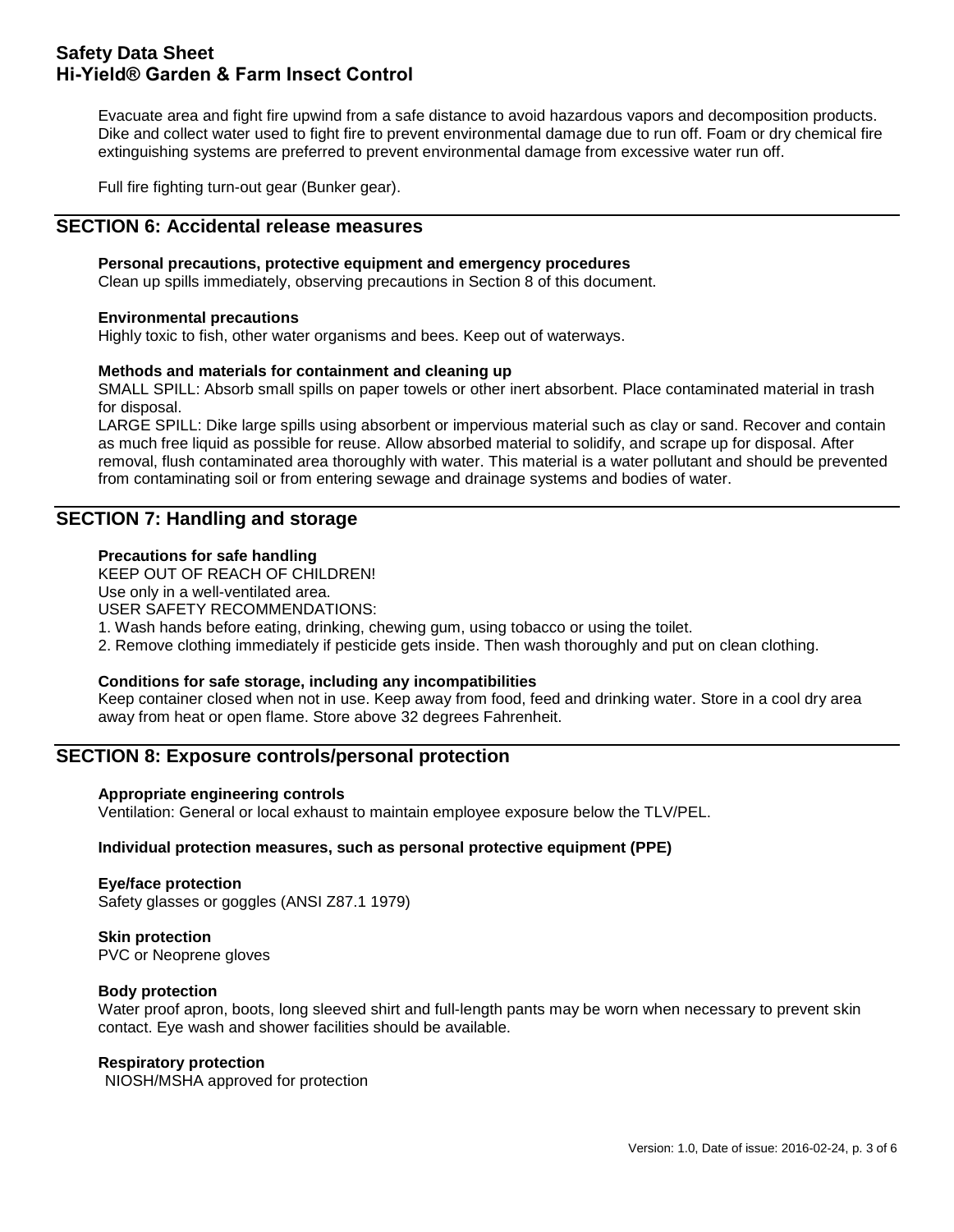# **SECTION 9: Physical and chemical properties**

### **Information on basic physical and chemical properties**

| Appearance/form<br>Odor<br>Odor threshold                                                      | Pale amber liquid<br>Slight aromatic odor |
|------------------------------------------------------------------------------------------------|-------------------------------------------|
| рH<br>Melting point/freezing point                                                             | $6.0 - 6.5$                               |
| Initial boiling point and boiling range<br>Flash point                                         | 110 F                                     |
| Evaporation rate<br>Flammability (solid, gas)                                                  |                                           |
| Upper/lower flammability limits<br>Vapor pressure                                              |                                           |
| Vapor density<br>Relative density<br>Solubility(ies)<br>Partition coefficient: n-octanol/water | $0.83$ (6.9 lb./gl)<br>Miscible           |
| Auto-ignition temperature<br>Decomposition temperature<br>Viscosity                            |                                           |
| <b>Explosive properties</b><br>Oxidizing properties                                            |                                           |

# **SECTION 10: Stability and reactivity**

### **Reactivity**

Product will not undergo polymerization

### **Chemical stability**

Stable, however may decompose if heated.

### **Possibility of hazardous reactions**

May release irritating and toxic gases due to thermal decomposition or combustion.

### **Conditions to avoid**

Avoid temperatures above 150°F.

### **Incompatible materials**

Alkaline and acidic conditions and materials, Oxidizing materials.

### **Hazardous decomposition products**

Oxides of hydrogen and carbon.

# **SECTION 11: Toxicological information**

### **Information on toxicological effects**

### **Skin corrosion/irritation**

Prolonged or repeated skin contact may cause irritation. May cause skin sensitization, an allergic reaction, which becomes evident on re-exposure to this material.

### **Serious eye damage/irritation**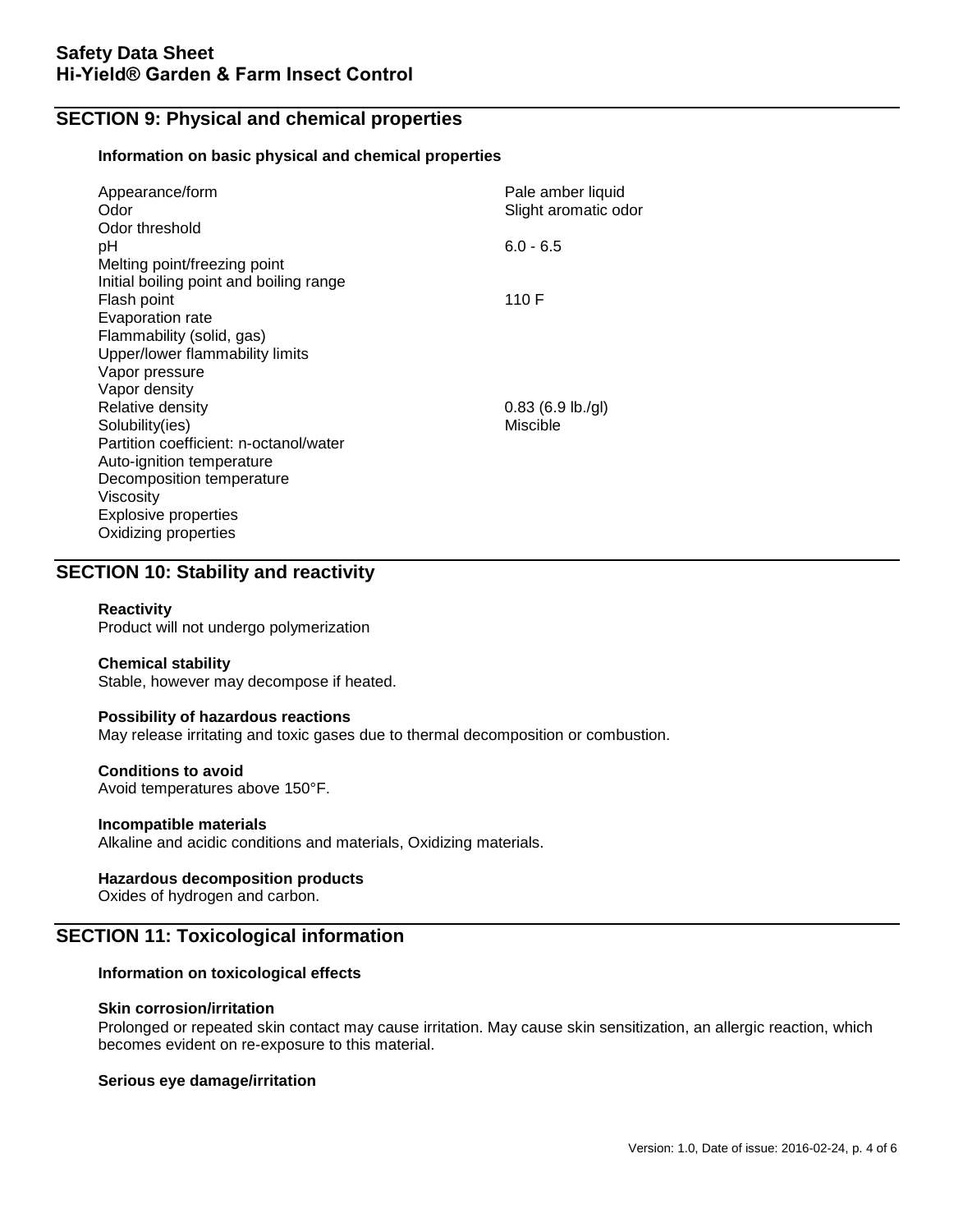Mildly irritating to the eyes. Degree of injury will depend on the amount of material that gets into the eye and the speed and thoroughness of the first aid treatment.

# **Respiratory or skin sensitization**

May be irritating to respiratory tract.

**Germ cell mutagenicity** None known

**Carcinogenicity** None known

**Aspiration hazard** May be harmful if swallowed.

**Additional information**

# **SECTION 12: Ecological information**

### **Toxicity**

Highly toxic to fish, other water organisms and bees. Keep out of waterways.

# **SECTION 13: Disposal considerations**

### **Disposal of the product**

If wastes and/or containers cannot be disposed of according to the product label directions, disposal of this material must be in accordance with your local or area regulatory authorities. This information presented below only applies to the material as supplied. The identification based on characteristic(s) or listing may not apply if the material has been used or otherwise contaminated. It is the responsibility of the waste generator to determine the toxicity and physical properties of the material generated to determine the proper waste identification and disposal methods in compliance with applicable regulations. If the material as supplied becomes a waste, follow all applicable regional, national and local laws.

## **SECTION 14: Transport information**

**DOT (US)** Not regulated

**IMDG** Not regulated

**IATA** Not regulated

### **SECTION 15: Regulatory information**

**Safety, health and environmental regulations specific for the product in question** 

### **Massachusetts Right To Know Components**

Chemical name: 3-(2,2-Dichloroethenyl)-2,2-dimethylcyclopropane carboxylic acid, (3-phenoxy-phenyl)methyl ester CAS number: 52645-53-1

#### **New Jersey Right To Know Components** Common name: PERMETHRIN

CAS number: 52645-53-1